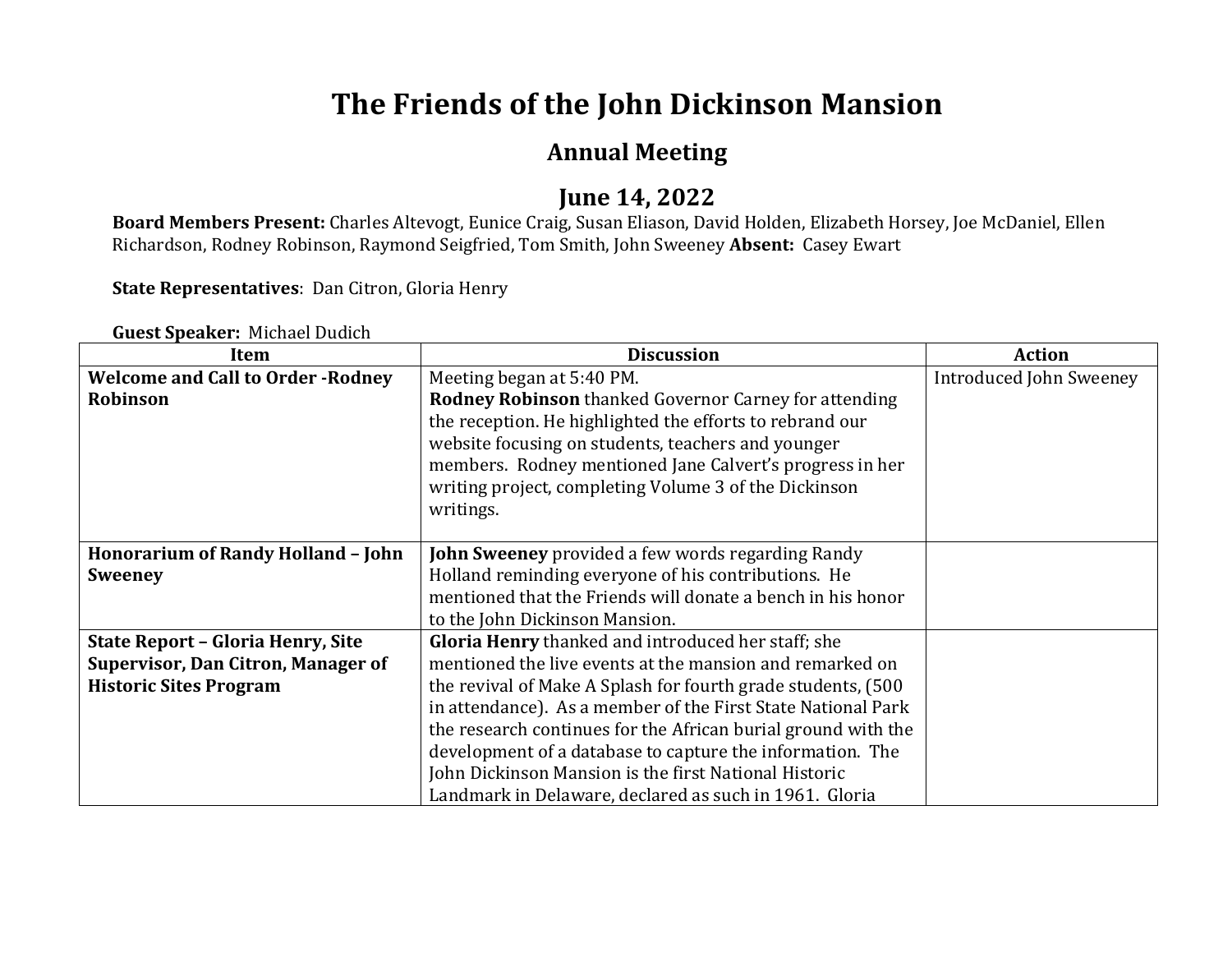|                                           | concluded with a thank you from HCA to the Friends'           |                             |
|-------------------------------------------|---------------------------------------------------------------|-----------------------------|
|                                           | organization.                                                 |                             |
|                                           | Dan Citron reported that work continues on paths joining      |                             |
|                                           | the St. Jones Reserve, hopefully to be completed by this time |                             |
|                                           | next year. Gloria, Annie Fennimore and Vertie Lee were all    |                             |
|                                           | recognized with an award from the governor for their work.    |                             |
|                                           | Dan thanked Rodney for his contribution and coordination of   |                             |
|                                           | development of the Reflective area in development. A new      |                             |
|                                           | visitor center may be completed by next year. The American    |                             |
|                                           | Association of State and Local History recognized and         |                             |
|                                           | awarded the site for the discovery of the burial ground.      |                             |
| Secretary's Report - Ellen Richardson     | Ellen Richardson provided a summary of the previous           | Minutes approved.           |
|                                           | annual meeting minutes.                                       |                             |
|                                           |                                                               |                             |
| Treasurer's Report - David Holden         | David Holden provided a high-level review of the finances     | Detailed treasurer reports  |
|                                           | and announced we have secured the accounting firm of          | are available upon request  |
|                                           | Williams and Houck to handle state and federal reporting.     |                             |
| <b>Membership Report-Elizabeth Horsey</b> | Elizabeth Horsey reported that we have 31 member              |                             |
|                                           | households spanning seven states. Additional renewals are     |                             |
|                                           | still coming in due to the late mailing of the membership     |                             |
|                                           | letter. She read the names of patrons and benefactors and     |                             |
|                                           | urged all members to spread the word to increase              |                             |
|                                           | membership.                                                   |                             |
| <b>Nominating Committee - Rodney</b>      | Rodney Robinson read the slate of nominees to be re-          | Slate approved as           |
| Robinson                                  | elected which include Rodney Robinson for President,          | presented, Ellen to correct |
|                                           | Eunice Craig for Vice President, Ellen Richardson for         | slate for the records.      |
|                                           | Secretary and David Holden for Treasurer. Rodney made a       |                             |
|                                           | motion to approve the slate as presented, Joe McDaniel        |                             |
|                                           | seconded. Raymond Seigfried pointed out that he represents    |                             |
|                                           | New Castle County, not Sussex.                                |                             |
| <b>Special Presentation - Michael</b>     | Michael Dudich began his presentation at 6:10 PM              |                             |
| <b>Dudich</b>                             | discussing the challenges all museums face during these       |                             |